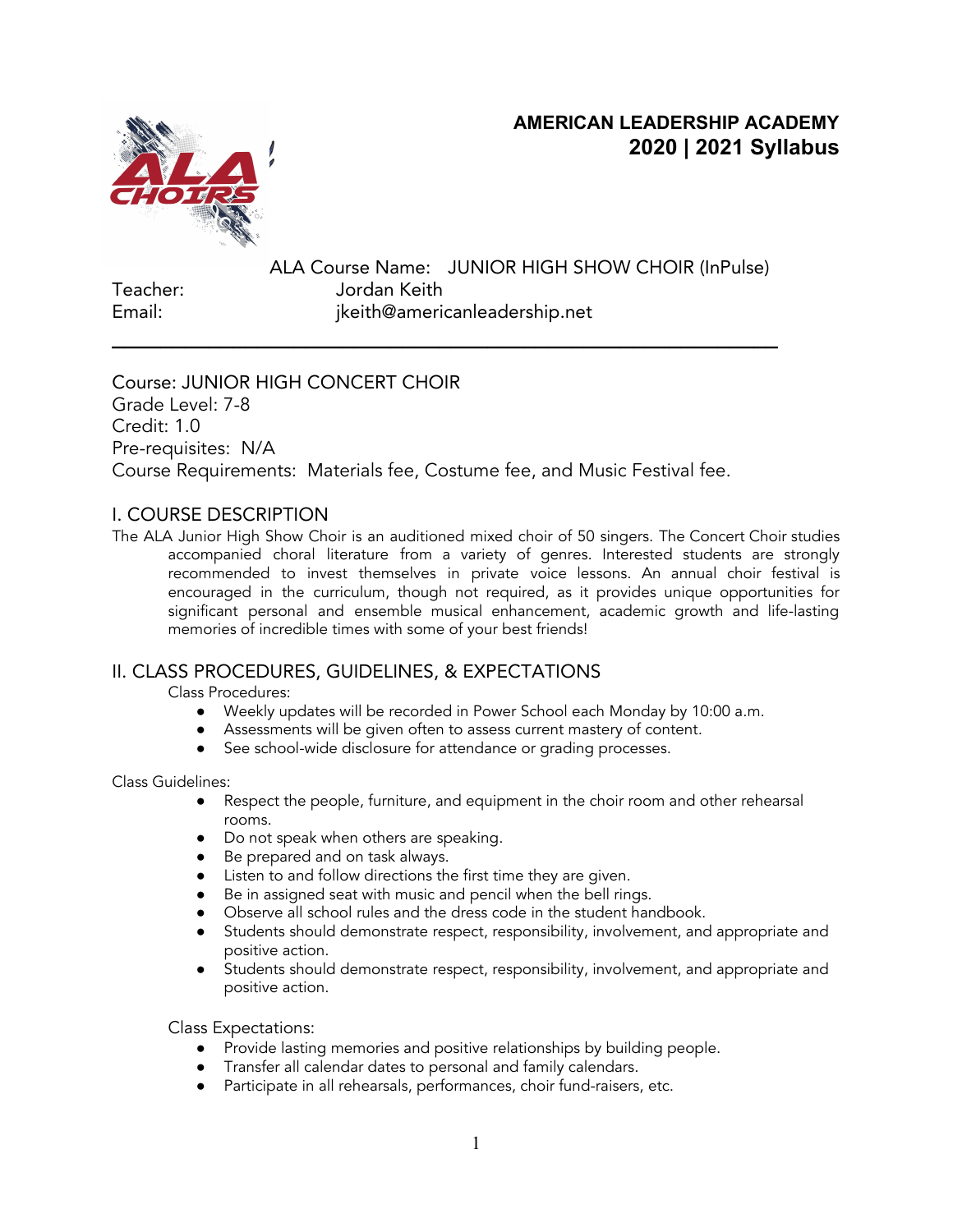- I allow ALA to use any photos, audio recordings, videotapes or films, including internet use, in which I appear as a member of the ALA Choir program without any restrictions. I understand that if I do not wish to grant this permission, I must present this in writing to Mr. Keith by Sept. 1.
- I understand that even though I may be 16, I am required to travel to and from school functions on the school bus unless prior agreement was made between parent and Mr. Keith.
- I understand that I am required to pick up every costume, music, instrument, etc. after each class period or concert. Failure to do so will be a loss in Participation Points and items will be placed weekly in the lost and found.
- It is the responsibility of students and parents to pay all financial obligations by the designated due dates.
- I understand that if a student needs special accommodations, (i.e. not reading out loud, needs to sit in the front, etc.) I am expected to email Mr. Keith regarding the desired accommodations.
- I understand that for whatever reason a student may not be going on tour at the last minute, receiving a full refund is not possible. Unfortunately, your housing, travel, and other fees have already been calculated and paid for and those monies are not refundable to us.

Class rules.

- Respect the people, furniture, and equipment in the choir room and other rehearsal rooms.
- Do not speak when others are speaking.
- Be prepared and on task always.
- Listen to and follow directions the first time they are given.
- Be in assigned seat with music and pencil when the bell rings.
- Observe all school rules and the dress code in the student handbook.
- Do your best daily to assist in achieving our collective goals.

#### III. FINANCE REQUIREMENTS

Please see the attachment, "Choir Finance Form," online for further information.

● All Show Choir students are required to pay for the designated costume.

#### IV. COURSE OBJECTIVES AND LEARNING OUTCOMES

Students will be graded on selected items from the State Core Standards included at the end of this document.

#### V. GRADING SCALE / ASSESSMENT PROCEDURES

All choir classes will be graded on a Standard Based Grading scale indicated in the chart below.

#### **GRADING SCALE**

| Letter<br>Grade | What does it mean                           |
|-----------------|---------------------------------------------|
| A               | <b>Advanced</b>                             |
| А               | I completely understand the concept and can |
| А-              | justify my thinking.                        |
| A-              | <b>Proficient</b>                           |
| B+              | I can apply the concept on my own but need  |
| В               | more practice to become advanced.           |
|                 |                                             |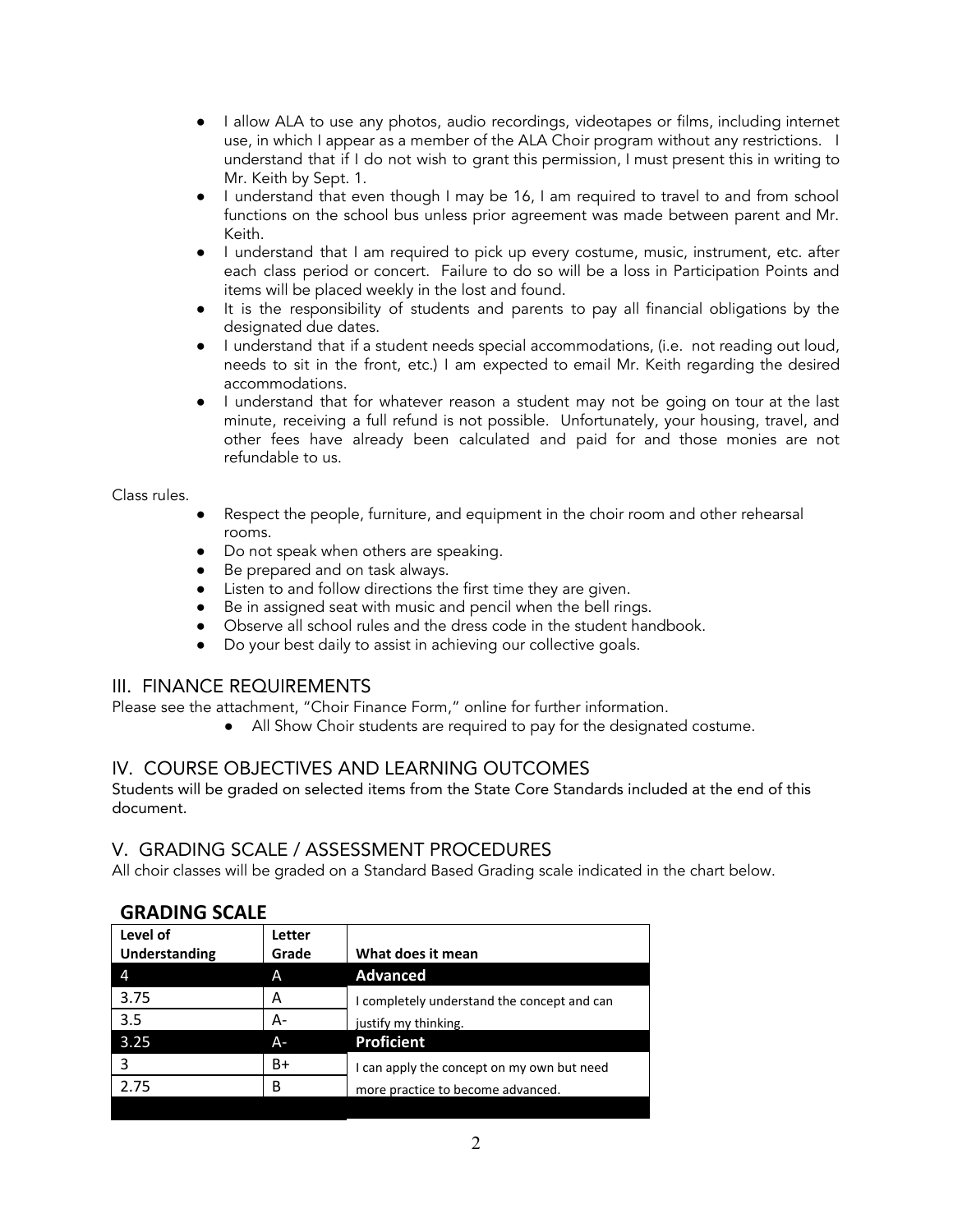| 2.5  | <b>B</b> - | Progressing                                  |
|------|------------|----------------------------------------------|
| 2.25 | $C+$       | I'm beginning to understand the concept, but |
| 2    |            | I still need help.                           |
| 1.75 | C-         | <b>Beginning</b>                             |
| 1.5  | D+         | I'm just beginning to learn the concept, but |
| 1.25 | D          | don't understand the concept yet.            |
|      | D-         |                                              |
| 0.75 | F          | <b>No Evidence</b>                           |
| 0.5  | F          | Not event evidence of learning the standard. |
| 0.25 | F          |                                              |
|      | F          |                                              |

- Students must complete the assignment by assigned due date in order to receive full credit. Assignments more than 4 days late will be ineligible to receive more than 50% credit for work submitted.
- Students will be given the opportunity to retake tests for two weeks following the original assessment date.
- Retakes are available to students during that 2 week period only after they have demonstrated at least 30 minutes of after school tutoring, approved online study, or some other acceptable verification of remediation.

EVIDENCE: (tests, quizzes, projects, assessments, performances, etc.)

- 1. Concert Attendance: 50 points each, 40 if late, 25 if excused one week in advance.
	- a. Each required performance is worth a predetermined amount of points. If the student attends all performances on time, they will earn all possible points.
	- b. All choir members must sign in at each function to receive points. If you are caught signing someone else in, whom is not attending, you will lose all points possible for that event.
	- c. Criteria and Points Earned for Concerts, Performances, and Extra Rehearsals
		- $\bullet$  On Time for Call Time = .5 points
		- Correct Concert Attire  $= .5$  points
		- Concert Etiquette = 1 points
		- Compelling Performance = 2 points

#### TOTAL POINTS  $= 4$

#### d. Excused Performance Absense

In the rare circumstance that a student needs to miss a performance, the instructor must receive email notification from a parent/guardian at least one week prior to the performance. If the instructor receives adequate notification and the instructor deems the circumstances justified, the student will be eligible to make-up a portion or all of that performance's points by completing the performance make-up assignment.

e. Unexcused Performance Absences

If a student misses a performance without prior notification, the student may not be able to make-up that performance's points and it may result in the student being dismissed from the choir. Of course, the instructor reserves the right to discern when circumstances are emergency situations out of the hands of the student. Nevertheless, the eligibility of the student to make-up points will be determined on a case-by-case basis.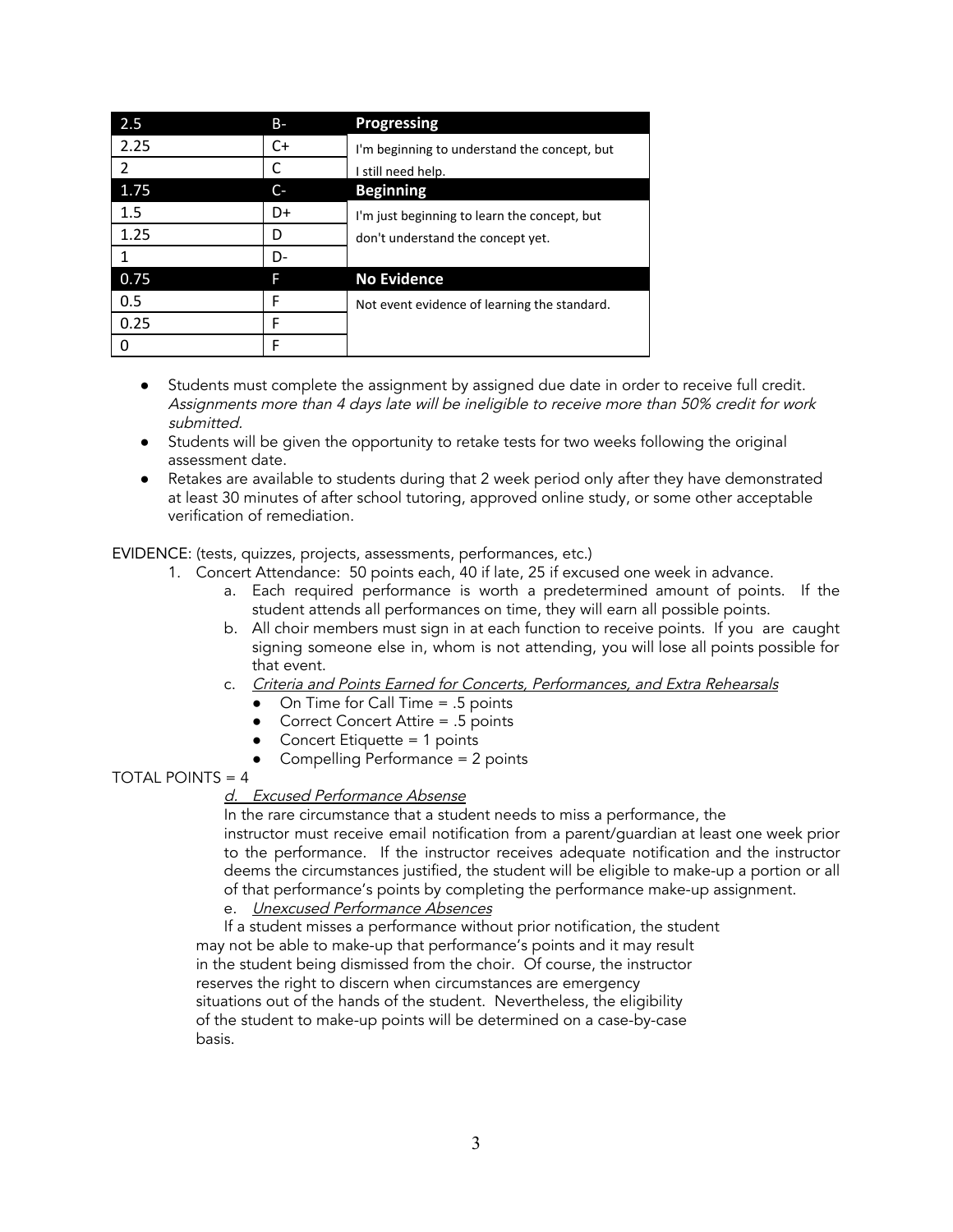- 2. Formal Assesements
	- a. Quizzes may cover classroom procedures, sight-reading, sectionals, music marking, dance checks, singing checks, or choreography. Quizzes must be made up within two weeks of the absence or they will not be able to be made up.
	- b. Students will be asked to memorize, perform, and show musical skills of selected repertoire.
	- c. Students will receive several quizzes during each term based on music knowledge, music memory, preparation, etc.
- 3. Donation Letter Participation
	- a. Students are required to participate in the SnapRaise Fundraiser by providing email addresses to send the fundraiser email to.
- 4. Flyer and Poster Distribution
	- a. Before each major concert, all choir students will be asked to hang flyers around their neighborhood. They simply need to tape them on your neighbors doors. The guardian and student will then sign and return the form and place it in the assigned choir box.
	- b. No points will be <sup>g</sup>iven once the concert has passed.
- 5. Choral Enrichment Exercise
	- a. You must complete one Enrichment Exercise per semester. If you are enrolled in more than one choir, only prepare one Enrichment Assignment. All submissions are to be typed and double-spaced and are due one week before the last day of the quarter. Late Enrichment Exercises will only be accepted until the end of that quarter and points will be deducted.
	- b. Deadline reminders will be discussed in class, as well as on the board. It is the students responsibility to turn these in in a timely manner.
- B. PRACTICE: (rehearsal, homework assignments, reading, etc.)
	- 1. Rehearsal Participation
		- a. There are two elements of the rehearsal participation score: attendance and rehearsal participation. Students are given 5 points each rehearsal for attendance. The students' rehearsal participation score will be determined by level or participation, their attitude, and their behavior during rehearsals.
		- b. Daily Choral Self-Participation Evaluation
			- Point System (Maximum points per day = 16)

The following are additional causes for losing points:

- talking during a rehearsal, putting on makeup, wearing a hat, folder not put away, doing other homework in class, using improper language, costumes left behind, not having a pencil, using a cell phone, or leaning in chair.
- c. Making up Rehearsal Participation Points

To make-up excused absences, students must use an Absence Make-up Form available in the Choir Room. The students must complete 30

minutes of private rehearsal with our current repertoire to make-up the

absence. In most cases, the student will be able to make-up all the points they missed by being absent, but the instructor reserves the right to reward or to remove points as necessary. Students will have 2-weeks from the day of the absence to make up the points.

d. Sit-Out Day

Students will be allowed one sit-out day per term. He or she will be expected to document the procedures of the class that day and new knowledge that was obtained. Personal meaning and discoveries must be documented. This information should be written in an essay format and will be turned into the teacher at the end of the period. If this information is not turned in, the student will be treated as if he or she were absent. The  $2^{\mathsf{nd}}$ time that the student sits out, 5 points will be given for participation that day,  $3<sup>rd</sup>$  time is 4 points, 4<sup>th</sup> time is 3 points and so on.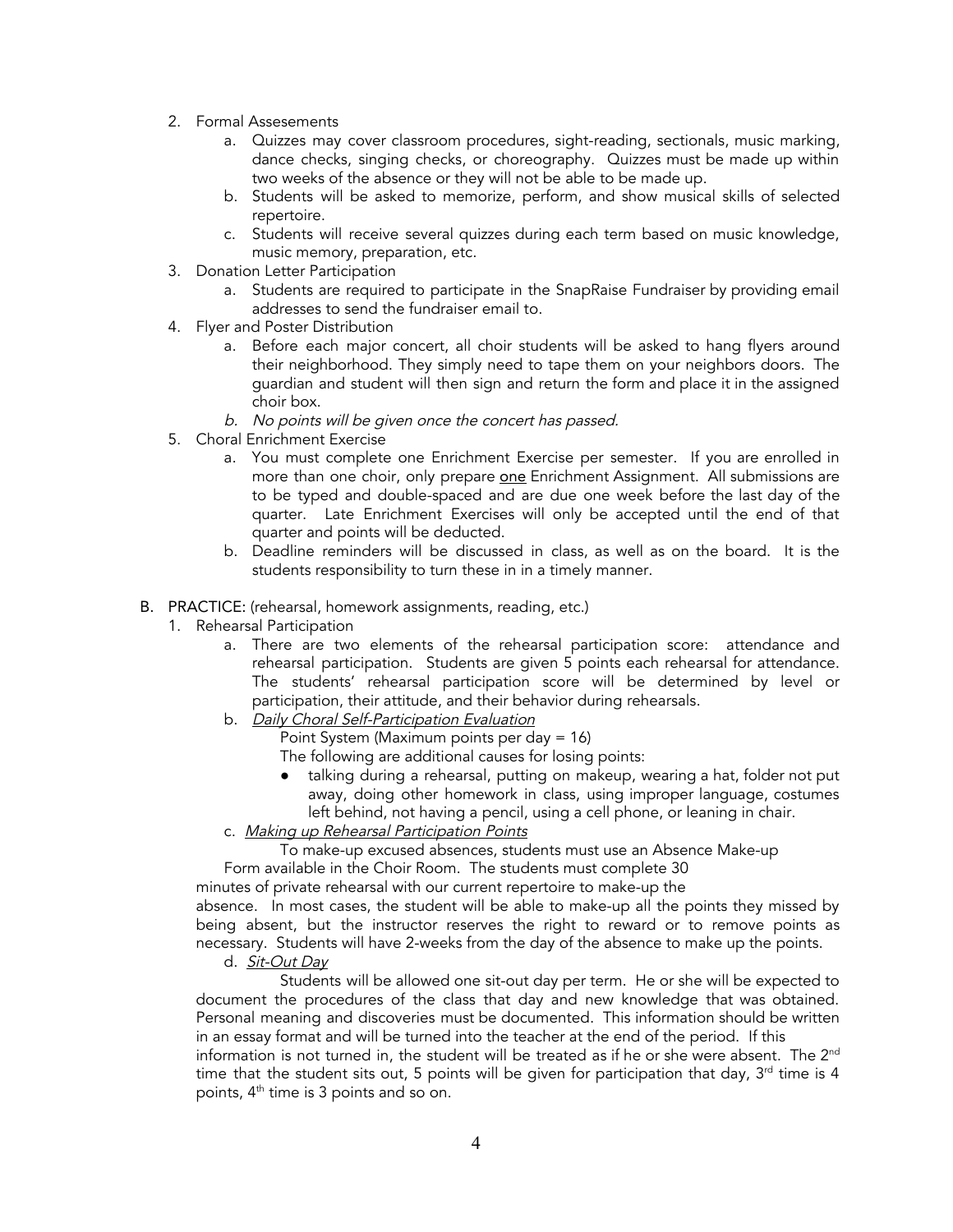#### A. GRADING | ASSESSMENT PROCEDURES

- a. Competency = 90%
- b. Practice = 10%

#### VI. CLASS POLICIES AND DRESS/COSTUME CODE

Class Policies:

● Music should be handled with care. During the semester you will be handling a lot of music. It is your responsibility to return the music in the same condition that you received it in or you will billed \$3.00 per octavo missing.

Costume Expectations:

● Not yet determined. Information will be coming soon.

#### VII. REQUIRED MATERIALS

- Music folder must be purchased: ½", black, 3-ring binder, with clear cover to slide a paper in with your name on.
- Pencil at each rehearsal.
- For class costume information, see under "Forms; Wardrobe Instructions."

#### VIII. FINANCE REQUIREMENTS

Please see the attachment, "Choir Finance Plan," online for further information.

- The FEES MUST BE PAID IN FULL by the final deadline on February 1st. Xll choir students are encouraged to sell tickets to designated concerts.
- All choir students will be asked by The Choir Booster Club to participate in their annual SnapRaise Campaign. Each student will be asked to supply 10 email addresses of family and friends, both in and out of state, whom they believe would be willing to donate to the ALA Choir Program. Donations over \$100 qualify as a charitable contribution for income tax purposes. Each donor will be listed in our concert programs throughout the year. You are not expected to pay postage.
- Fundraisers will be provided for those going on tour or that need costume assistance.

#### IX. CLASS POLICIES AND DRESS | COSTUME CODE

Class Policies:

- Music should be handled with care. During the semester you will be handling a lot of music. It is your responsibility to return the music in the same condition that you received it in or you will be billed \$3.00 per octavo missing.
- REPERTOIRE SELECTION: Students in ALA Choirs will sing a variety of literature and will experience a wide spectrum of music from the early Renaissance through the 20th Century. By studying these genres one will expect to perform religious music.

It is the position of MENC, The National Association for Music Education, that the study and performance of religious music within an educational context is <sup>a</sup> vital and appropriate part of an comprehensive music education. The omission of sacred music from the school curriculum would result in an incomplete educational experience.

If one were to attempt to exclude religious music from school performances, one would basically eliminate all the classical church literature. It is the intent of Mr. Lunt and ALA to treat with honor and dignity the rights of all students to worship as they choose according to their own conscience. The study of nondenominational church music will be limited to its musical, historical, and cultural elements. See Mr. Lunt with any questions.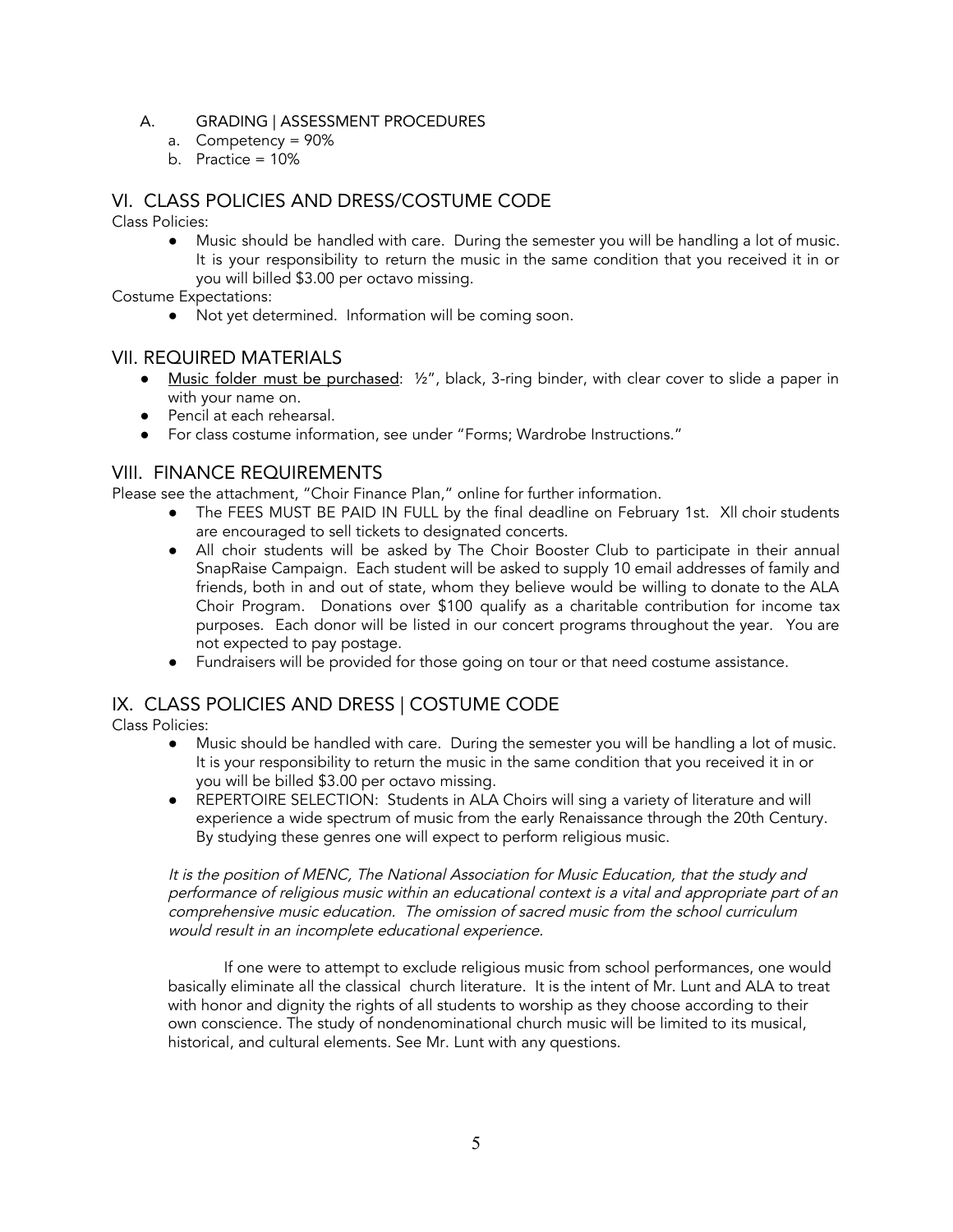Costume Codes:

- The Concert Choir student owns the dress and tuxedo. Any alterations and cleaning are the responsibility of each individual student.
- If assigned jewelry is lost, you will be required to purchase another set. If jewelry is not worn during a concert, you will not receive full participation points.
- Concert Choir members are required to purchase the required costume as designated under "Forms: Wardrobe Instructions."

### X. SCHOOL POLICIES AND ELIGIBILITY

Show Choir students are expected to follow all ALA policies.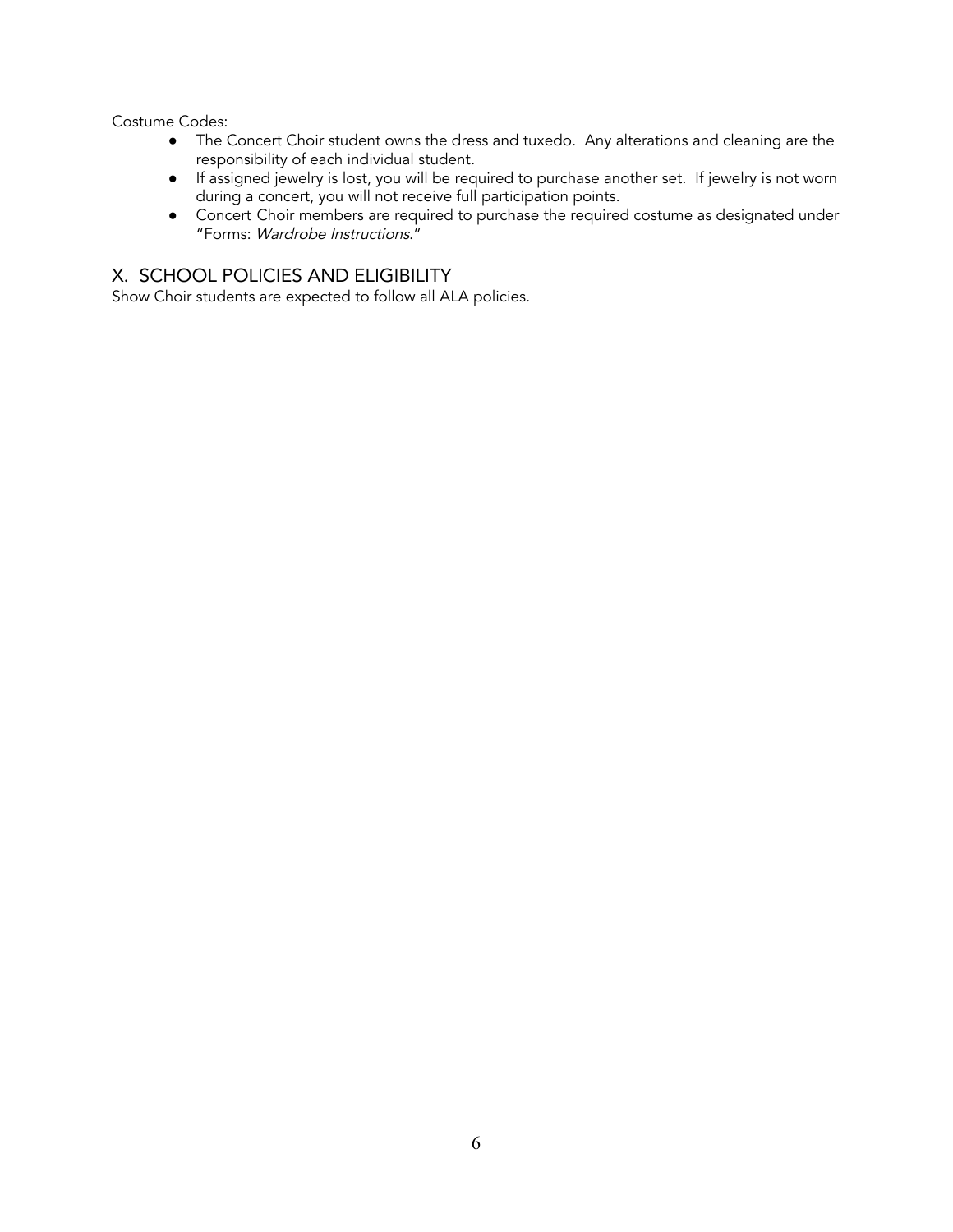# **JUNIOR HIGH CHORAL MUSIC | Core Standards of the Course**

# **(Standards each term will be selected from the following State Core Standards).**

## **Strand: CREATE (L1.MC.CR.)**

Students will conceptualize, generate and organize artistic ideas and work. They will complete and refine musical works **(Standards L1.MC.CR.1–6)**.

- **Standard L1.MC.CR.1:**  Listen to and discuss a variety of musical styles and ideas with guidance.
- **Standard L1.MC.CR.2:**  Sing a consequent phrase for a given antecedent phrase.
- **Standard L1.MC.CR.3:**  With guidance, improvise/generate rhythmic, melodic, and harmonic ideas and phrases.
- **Standard L1.MC.CR.4:**  Develop aural skills: intervals, major/minor modality, and rhythmic and melodic dictation.
- **Standard L1.MC.CR.5:**  Develop, organize and notate, with guidance, basic rhythmic and melodic ideas and phrases with quidance.
- **Standard L1.MC.CR.6:**  Evaluate musical ideas, with guidance, and identify and rehearse elements of musical expression that lead to a creative interpretation of a musical work.

# **Strand: PERFORM (L1.MC.P.)**

Students will analyze, interpret and select artistic work for performance. They will develop techniques and concepts to refine artistic work, and express meaning through the presentation of musical works **(Standards L1.MC.P.1–7)**.

● **Standard L1.MC.P.1:** 

Select appropriate music, with limited guidance, to perform for a short solo or ensemble performance, and explain why each was chosen.

● **Standard L1.MC.P.2:** 

Discuss, with guidance, various elements of a musical work such as form, phrasing, and style.

## ● **Standard L1.MC.P.3:**

Sing with an appropriate tone over an appropriate range with consideration of the following skills in combination:

- o Vowels and diction
- o Intonation
- o Placement
- o Correct breathing and singing posture
- o Vocal physiology and vocal care
- o Flow phonation
- **Standard L1.MC.P.4:**

Demonstrate technical performance skills by singing correct pitches and rhythms in skill appropriate literature.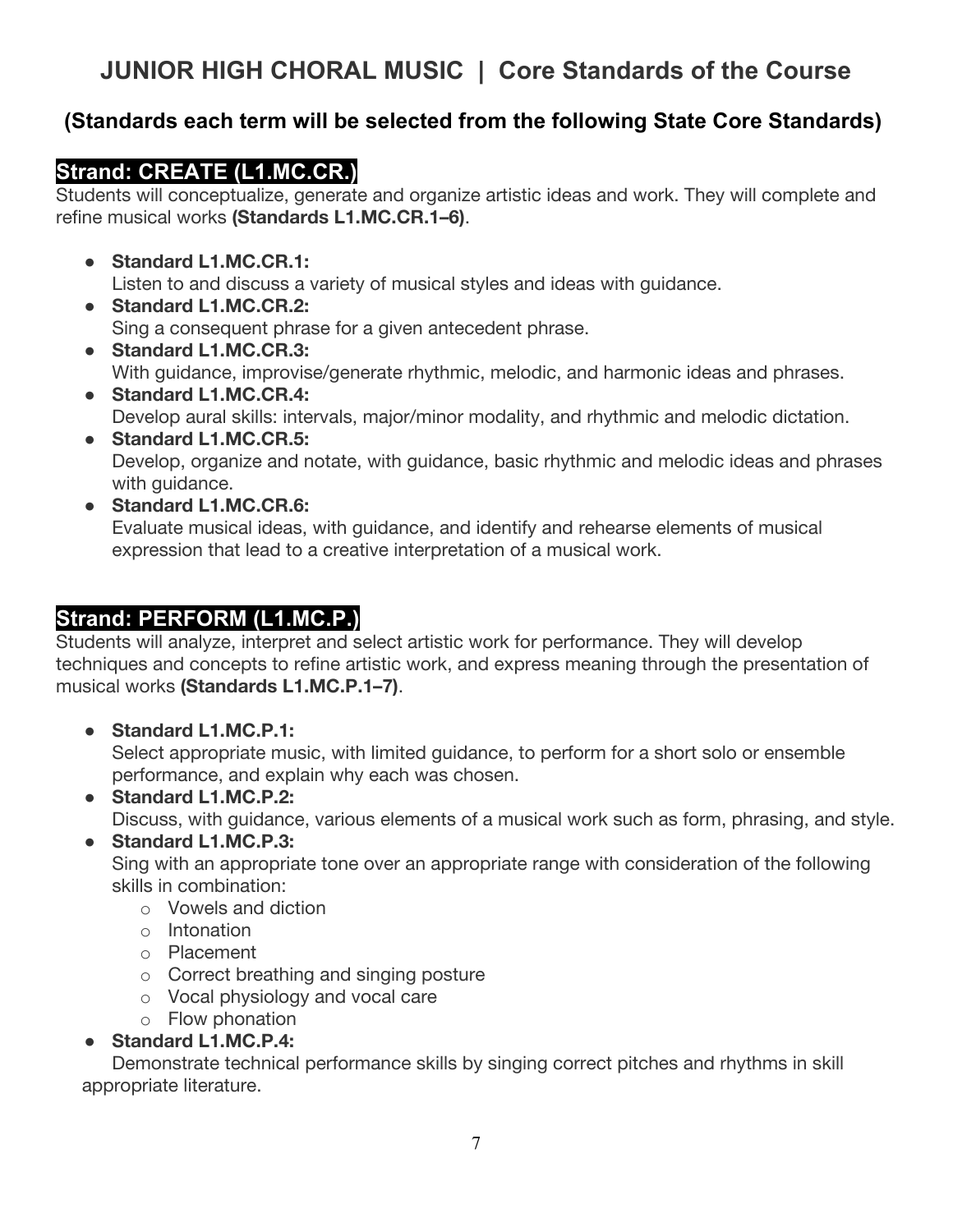## ● **Standard L1.MC.P.5:**

Demonstrate notational literacy in correctly sight-singing simple melodies, harmonies, and rhythms.

● **Standard L1.MC.P.6:** 

Demonstrated productive rehearsal habits, both as an individual and as an ensemble member.

● **Standard L1.MC.P.7:**  Perform an artistic work with technical accuracy, responding appropriately to the conductor and using musical elements to express ideas and emotions.

# **Strand: RESPOND (L1.MC.R.)**

Students will perceive and analyze artistic work and process. They will interpret intent and meaning, and apply criteria to evaluate artistic work and process **(Standards L1.MC.R.1–5)**.

## ● **Standard L1.MC.R.1:**

Respond to a musical performance by identifying the musical elements within a piece and in a given context, discuss their effect on both listener and performer, and exhibit appropriate performance demeanor and audience concert etiquette.

### ● **Standard L1.MC.R.2:**

Identify and discuss how musical elements are embedded within a musical work to express possible meanings, and consider how the use of musical elements helps predict the composer's possible intent.

- **Standard L1.MC.R.3:**  Identify and describe, with guidance, the musical and structural elements that contribute to a quality musical work.
- **Standard L1.MC.R.4:**  Identify and describe, with guidance, the technical and musical skills evident in a quality performance.
- **Standard L1.MC.R.5:**  Judge and improve the quality of student's own musical performance using self-assessment.

# **Strand: CONNECT (L1.MC.CO.)**

Students will synthesize and relate knowledge from personal and collaborative experience to make and receive art. They will relate artistic ideas and works with societal, cultural and historical context to deepen understanding **(Standards L1.MC.CO.1–4)**.

● **Standard L1.MC.CO.1:** 

Examine how music relates to personal development and enjoyment of life.

- **Standard L1.MC.CO.2:**  Self-assess and document personal growth as a musician.
- **Standard L1.MC.CO.3:**  Experience how music connects us to history, culture, heritage, community and to other academic subjects.
- **Standard L1.MC.CO.4:**

Demonstrate and understand, with limited guidance, how musical works are influenced by the composer's heritage and experiences.